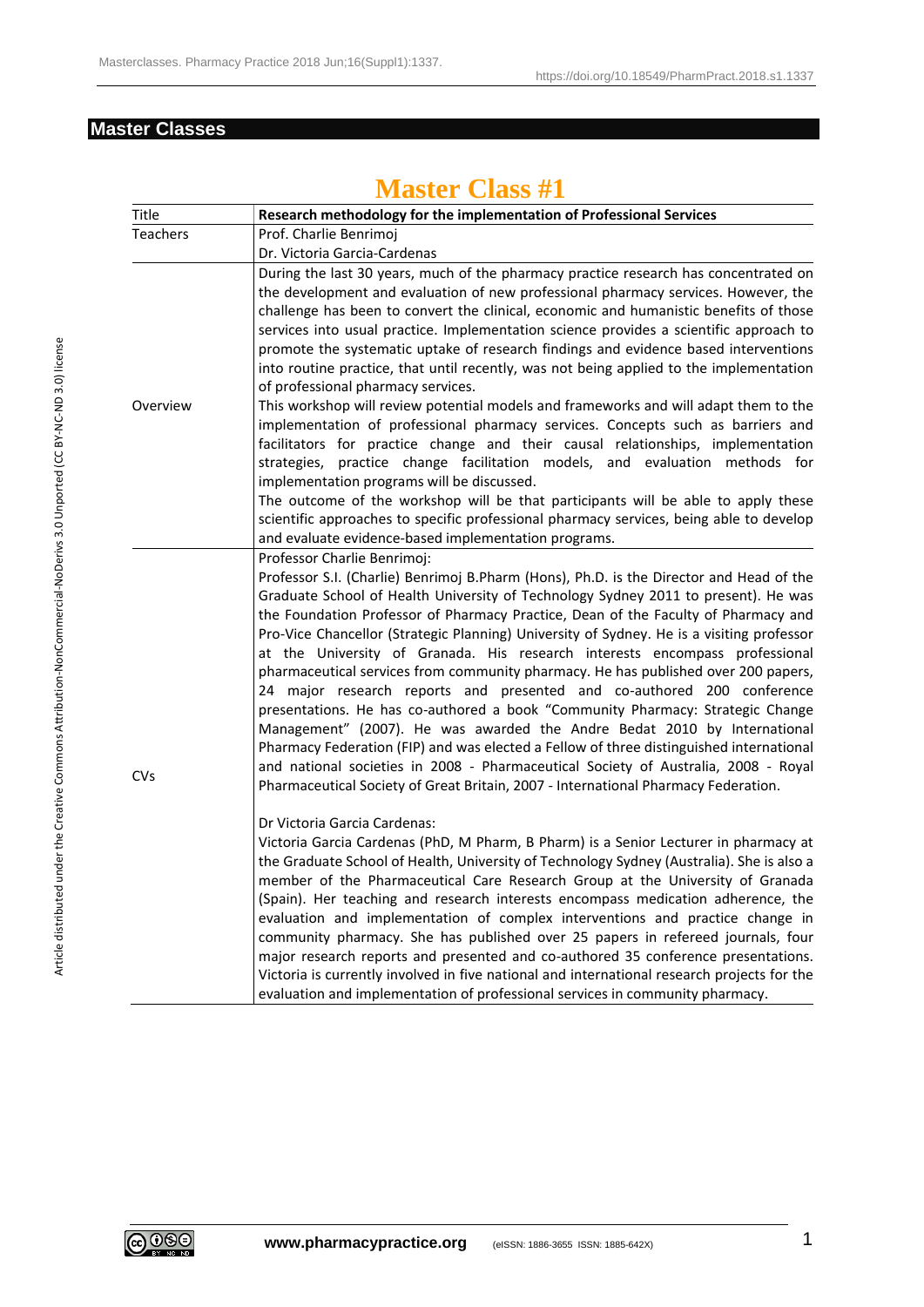| <b>Master Class #2</b> |
|------------------------|
|------------------------|

| Title           | Qualitative methodology in pharmacy practice research, methods and design                                                                                                  |
|-----------------|----------------------------------------------------------------------------------------------------------------------------------------------------------------------------|
| <b>Teachers</b> | Dr. Charlotte Rossing                                                                                                                                                      |
|                 | Dr. Ingunn Bjornsdottir                                                                                                                                                    |
|                 | - General overview of qualitative methods: A map of the methods                                                                                                            |
|                 | (Relevant examples: Application of qualitative methods in drug research and                                                                                                |
|                 | development and/or pharmacy)                                                                                                                                               |
| Overview        | - Theory use in qualitative research: Narrowing in on pharmacy                                                                                                             |
|                 | (Relevant examples: Every research uses theory, in qualitative methods it is conscious                                                                                     |
|                 | use)                                                                                                                                                                       |
|                 | - Group discussions: Participant work                                                                                                                                      |
|                 | Dr. Charlotte Rossing                                                                                                                                                      |
|                 | Charlotte Rossing MSc, PhD (Pharm) graduated from the University of Copenhagen,<br>Faculty of Pharmaceutical Sciences in 1998. In 2003 she received a PhD degree in Social |
|                 | pharmacy with a thesis named: "The Practice of Pharmaceutical care in Denmark - a                                                                                          |
|                 | quantitative approach".                                                                                                                                                    |
|                 | Subsequently, Charlotte Rossing joined Pharmakon, where she is the Director of                                                                                             |
|                 | Research and Development.                                                                                                                                                  |
|                 | Charlotte Rossing has been involved in studies under the following topics:                                                                                                 |
|                 | · Medical technology assessment of dose dispensing                                                                                                                         |
|                 | · Safe and effective medication (compliance and concordance)                                                                                                               |
|                 | · Compliance and welfare technologies                                                                                                                                      |
|                 | · Clinical pharmacy in residential and nursing homes                                                                                                                       |
|                 | · Medication reviews and counselling                                                                                                                                       |
|                 | · Patient and medication safety of disabled persons in residential facilities                                                                                              |
|                 | · Pharmacy and municipality collaboration in public health                                                                                                                 |
|                 | · Primary care based initiatives to enhance medication safety in transition of care                                                                                        |
|                 | · Implementation of pharmaceutical care services                                                                                                                           |
|                 | Furthermore, she is responsible for the continuing education and professional                                                                                              |
|                 | development for pharmacist and pharmacy technicians in Denmark.<br>Charlotte Rossing acts as reviewer in several international journals. She has acted as                  |
|                 | chair and co-chair for FIP Forum for Innovators 2011-14, a programme organised by FIP                                                                                      |
| <b>CVs</b>      | Community Pharmacy Section. She is in the steering committee of the Special Interest                                                                                       |
|                 | Group of Pharmacy Practice Research under FIP. She has been on the Board of                                                                                                |
|                 | Pharmaceutical Care Network Europe                                                                                                                                         |
|                 |                                                                                                                                                                            |
|                 | Dr. Ingunn Björnsdóttir:                                                                                                                                                   |
|                 | · University of Oslo, Social Pharmacy, Associate Professor, October 2013                                                                                                   |
|                 | · University of Iceland: Research Inst. for Pharmaceutical Outcomes & Policy CEO                                                                                           |
|                 | November 2008 - March 2010, external lecturer/adviser 1993-2004 & 2009                                                                                                     |
|                 | · Icelandic Directorate of Health, August 2011- December 2012                                                                                                              |
|                 | · Icelandic Medicine Pricing and Reimbursement Committee, April 2011-July 2011                                                                                             |
|                 | · Icelandic Ministry of Health/Welfare, May - Dec. 2008, April 2010 - March 2011<br>· The Danish University of Pharmaceutical Sciences/University of Copenhagen, Associate |
|                 | Professor, August 2005 - July 2007                                                                                                                                         |
|                 | · The Pharmaceutical Society of Iceland/The Icelandic Pharmacists' Union (Islands                                                                                          |
|                 | Farmaceutforening) CEO, August 1998 - June 2005 (partly part time)                                                                                                         |
|                 | · The State Social Security Institute, specialist, February - July 1999 (40%)                                                                                              |
|                 | · Chief pharmacist, Hospital & Nursing/Retirement Home, Akranes, March 1996 -July                                                                                          |
|                 | 1998 (40%)                                                                                                                                                                 |
|                 | Chief pharmacist, the Pharmacy in Akranes, August 1987 - February 1996                                                                                                     |
|                 | · Chief pharmacist, the Pharmacy in Húsavík, August 1984 – July 1987                                                                                                       |
|                 | · Member of Executive committee of EuroPharm Forum 2004 - 2010                                                                                                             |
|                 | · Vice-President of the Pharmaceutical Society of Iceland 1991-1993 & 2011-2013                                                                                            |

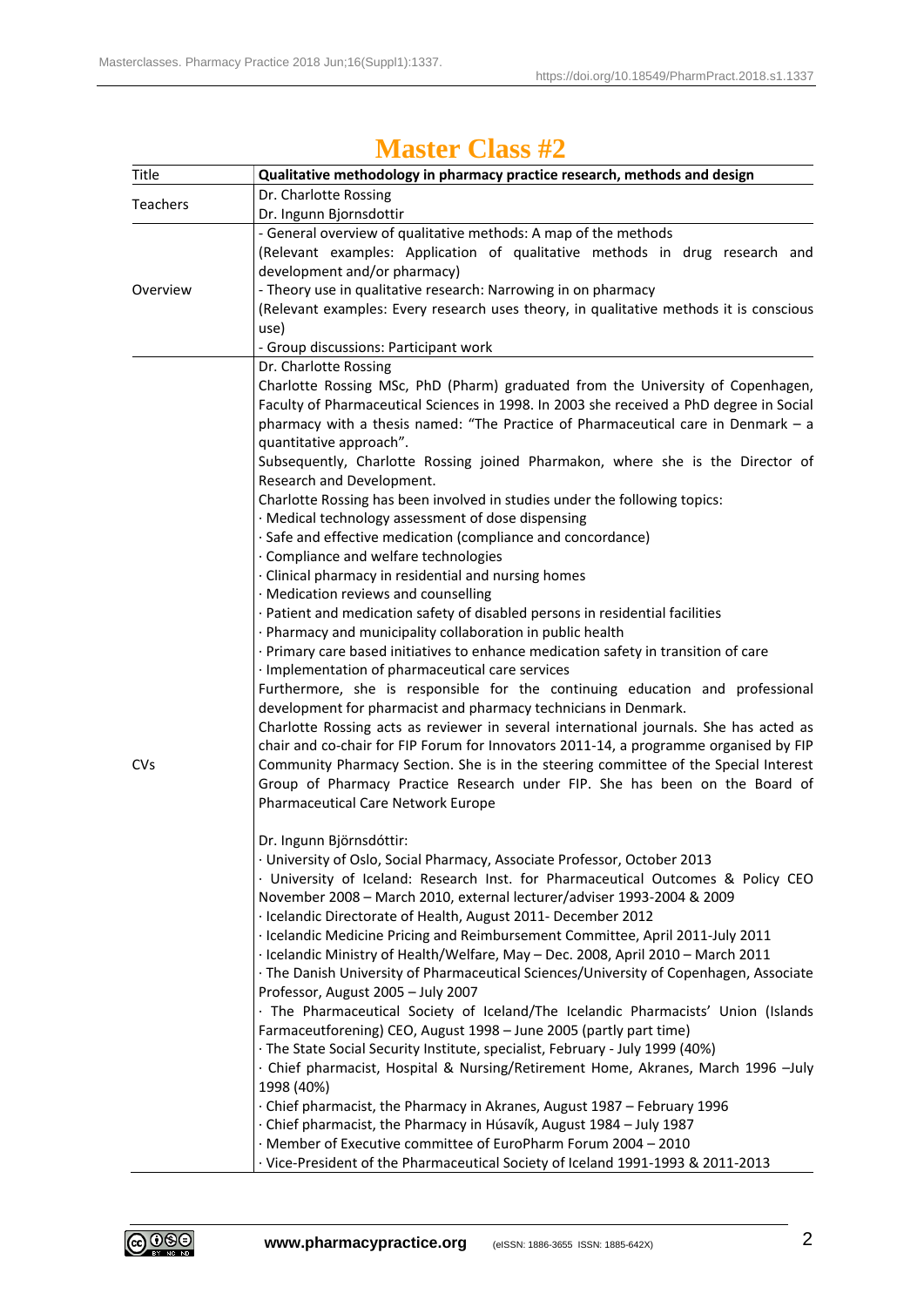| Title           | Economic evaluations supporting the implementation of a sustainable pharmacy                                                                                                                                                                                                                                                                                                                                                                                                                                                                                                                                                                                                                                                                                                                                                                                                                                                                                                                                                                                                                                                                                                                                                                                                                                                                                                                    |
|-----------------|-------------------------------------------------------------------------------------------------------------------------------------------------------------------------------------------------------------------------------------------------------------------------------------------------------------------------------------------------------------------------------------------------------------------------------------------------------------------------------------------------------------------------------------------------------------------------------------------------------------------------------------------------------------------------------------------------------------------------------------------------------------------------------------------------------------------------------------------------------------------------------------------------------------------------------------------------------------------------------------------------------------------------------------------------------------------------------------------------------------------------------------------------------------------------------------------------------------------------------------------------------------------------------------------------------------------------------------------------------------------------------------------------|
|                 | service                                                                                                                                                                                                                                                                                                                                                                                                                                                                                                                                                                                                                                                                                                                                                                                                                                                                                                                                                                                                                                                                                                                                                                                                                                                                                                                                                                                         |
| <b>Teachers</b> | Prof. Olivier Bugnon                                                                                                                                                                                                                                                                                                                                                                                                                                                                                                                                                                                                                                                                                                                                                                                                                                                                                                                                                                                                                                                                                                                                                                                                                                                                                                                                                                            |
|                 | Dr. Clemence Perraudin                                                                                                                                                                                                                                                                                                                                                                                                                                                                                                                                                                                                                                                                                                                                                                                                                                                                                                                                                                                                                                                                                                                                                                                                                                                                                                                                                                          |
| Overview        | Health service researchers must focus on implementing services that optimize both the<br>interests of pharmacists and payers in a sustainable way. In this context, the<br>masterclass will deal with financial planning tools to analyse and support the business<br>decision from the provider perspective, as well as with methods to assess the cost-<br>effectiveness of the service from the healthcare system perspective.                                                                                                                                                                                                                                                                                                                                                                                                                                                                                                                                                                                                                                                                                                                                                                                                                                                                                                                                                               |
| <b>CVs</b>      | Olivier Bugnon:<br>Prof. Olivier Bugnon, born in 1964 (Fribourg, Switzerland), graduated as a pharmacist<br>from the University of Lausanne in 1988. He obtained his PhD in Neuropharmacology<br>from the University of Geneva (1994) and his Privat-Docent title in 2005 from the<br>University of Lausanne. He obtained his postgraduate FPH Diploma of Specialist in<br>Community Pharmacy Practice (2003). From 1997 to 2002, he was Head of the "Quality<br>and Development" department at the Swiss Association of Pharmacists (Bern,<br>Switzerland). Since 2002, he is Head of the Community Pharmacy Center and Quality<br>manager at the Department of Ambulatory Care and Community Medicine (PMU) in<br>Lausanne. Since 2007, he is an Associate Professor in Community Pharmacy Practice at<br>the School of Pharmaceutical Sciences (University of Geneva, University of Lausanne).<br>His main research and teaching activities are focused on development, implementation<br>and evaluation of person-centered and integrated pharmacy services: e.g. chronic care<br>management programs, interprofessional quality circles in primary care and nursing<br>homes, medication adherence-enhancing programs, deprescribing interventions,<br>specialty pharmacy services, medication reconciliation, vaccinations, addiction<br>management and integration of cyberhealth tools. |
|                 | Dr. Clemence Perraudin:<br>Dr. Perraudin studied public health and health economics in Paris, where she received<br>her PhD in 2013. She started as a post-doctoral fellowship and became health<br>economist at the Community Pharmacy Center, Department of Ambulatory Care and<br>Community Medicine, University of Lausanne (Switzerland). Her research focuses on<br>economic evaluation and implementations studies on interprofessional healthcare<br>programs, notably involving community pharmacists. She currently co-supervised a<br>thesis on the evaluation of the implementation of an interprofessional support program<br>for type 2 diabetes patients in the French-speaking part of Switzerland                                                                                                                                                                                                                                                                                                                                                                                                                                                                                                                                                                                                                                                                              |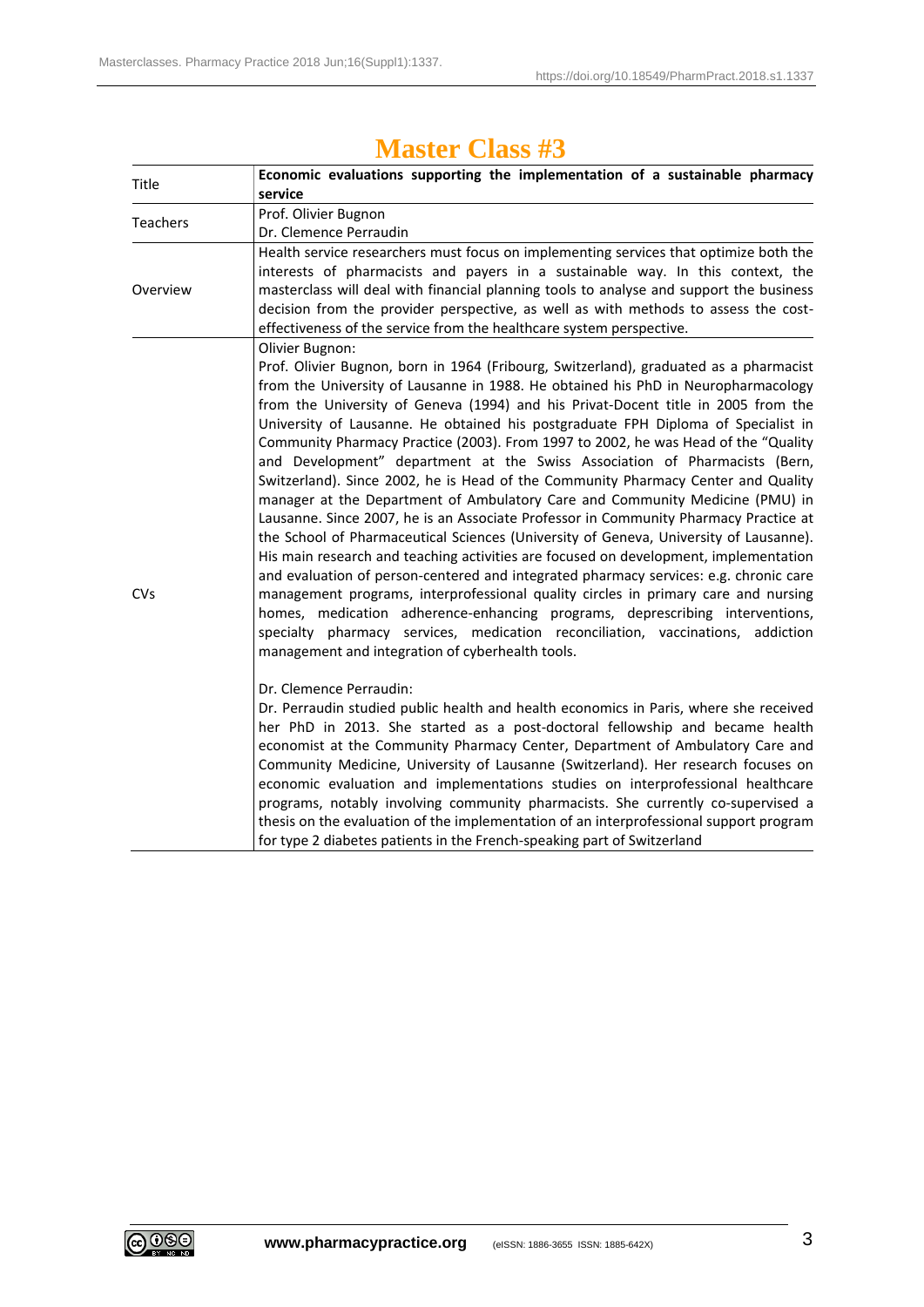| Title           | Adherence assessment tools and the development of interventions for the different 3                                                                                      |
|-----------------|--------------------------------------------------------------------------------------------------------------------------------------------------------------------------|
|                 | phases of adherence according to the ABC taxonomy                                                                                                                        |
| <b>Teachers</b> | Prof. Isabelle Arnet                                                                                                                                                     |
|                 | Prof. Kurt E. Hersberger                                                                                                                                                 |
|                 | Participants will gain insight into specific tools aimed at assessing adherence to                                                                                       |
|                 | medication. A critic evaluation of different tools will occur in light of published study                                                                                |
| Overview        | results. The peculiarity of the new ABC taxonomy (initiation, implementation,                                                                                            |
|                 | discontinuation; refer to Vrijens B in Br J Clin Pharmacol 2012) will delineate the                                                                                      |
|                 | adequacy of some tools. Participants will obtain room to present their own projects and                                                                                  |
|                 | discuss the choice of their adherence assessment method.                                                                                                                 |
|                 | Prof. Isabelle Arnet:                                                                                                                                                    |
|                 | Isabelle Arnet studied Pharmacy at the Swiss Federal Institute of Technology in Zurich                                                                                   |
|                 | and graduated in 1991. She acquired 1999 at the Department of Clinical Pharmacology                                                                                      |
|                 | & Toxicology of the University Hospital Basel her PhD with a thesis on                                                                                                   |
|                 | "Compliance/Non-compliance and psychological attributes".                                                                                                                |
|                 | In 2008 she joined the Pharmaceutical Care Research Group of Prof. Kurt E. Hersberger<br>at the University of Basel as a senior scientist. She now assists in developing |
|                 | Pharmaceutical Care as a core competency of the pharmacy workforce within the Swiss                                                                                      |
|                 | health system. Her main focus of interest is adherence to, and persistence with multiple                                                                                 |
|                 | drug therapies. With researchers from Utrecht (the Netherlands), she published                                                                                           |
|                 | standards for the operationalization of adherence measures with medication records.                                                                                      |
|                 | With researchers from Perth (Australia), she validated a new method to calculate                                                                                         |
|                 | adherence to polypharmacy from pharmacy claims data (publication is imminent). She                                                                                       |
| <b>CVs</b>      | was awarded the post-doctoral degree (Habilitation) in 2017.                                                                                                             |
|                 | Professor Kurt E. Hersberger:                                                                                                                                            |
|                 | Kurt Hersberger studied Pharmacy in Basel and Zürich and received in 1981 at the Swiss                                                                                   |
|                 | Federal Institute of Technology Zurich a certificate in management, technology and                                                                                       |
|                 | economics (BWI) and in 1992 his PhD. He started in 1994 as a lecturer for Pharmacy                                                                                       |
|                 | Practice and became head of the Pharmaceutical Care Research Group at the University                                                                                     |
|                 | of Basel in 2000. In 2007 he was awarded the post-doctoral degree (Habilitation) and                                                                                     |
|                 | appointed senior lecturer for Clinical Pharmacy by the University Council. To keep in                                                                                    |
|                 | touch with the needs of community pharmacies, he continues working part-time in his                                                                                      |
|                 | own pharmacy. His research aims to evaluate and develop services provided by                                                                                             |
|                 | pharmacists in primary care. Special focus is on drug-related problems, polypharmacy,                                                                                    |
|                 | self-care, seamless care, and newly on pharmacogenotyping as a new clinical pharmacy                                                                                     |
|                 | service.                                                                                                                                                                 |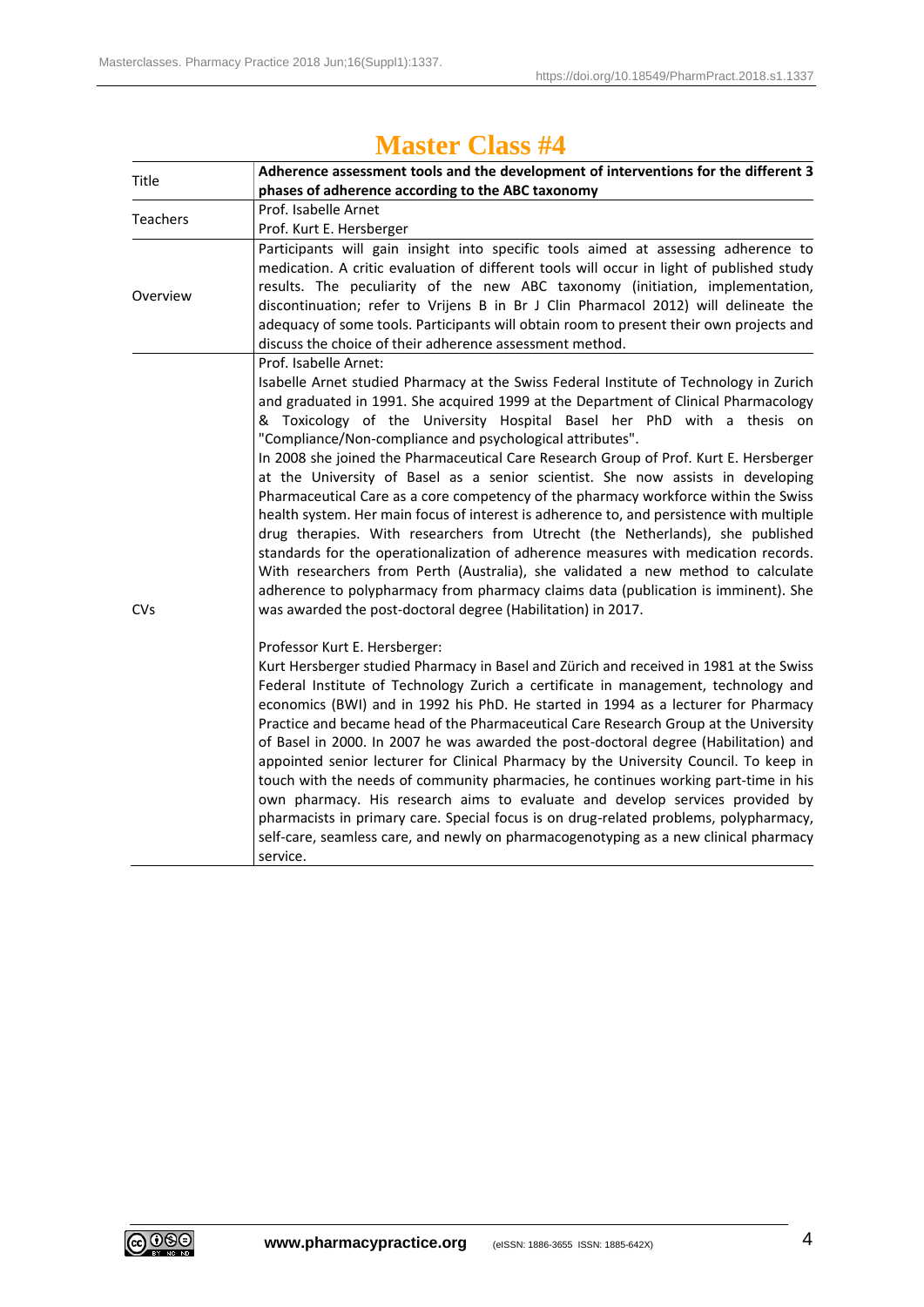| Title           | Technology-enabled pharmacy: Understanding this new model of pharmacy practice           |
|-----------------|------------------------------------------------------------------------------------------|
| <b>Teachers</b> | Prof. Darrin Baines                                                                      |
| Overview        | This class is an introduction to technology-enabled pharmacy. It will define the concept |
|                 | and explain how existing models of pharmacy practice should be modified to take          |
|                 | account of the new opportunities that new technologies offer. The session will outline   |
|                 | new models of pharmacy practice and examine the importance of productivity as a          |
|                 | concept in pharmacy practice research. The session will be valuable to researchers and   |
|                 | students working in the area of pharmacy practice research.                              |
|                 | Darrin Baines is a professor of health economics with strong analytical skills in        |
|                 | economic evaluation, modelling and the reform of health systems, along with a            |
| <b>CVs</b>      | specialism in technology-enabled pharmacy. He has over 20 years' experience of           |
|                 | working in academia, consultancy and the NHS. He currently leads two international       |
|                 | knowledge exchange networks in health economics, operating in China and Egypt. Since     |
|                 | the mid-1990s, he has successfully delivered over 50 economic evaluation and health      |
|                 | economics projects, with clients including charities, the British Council, the NIHR,     |
|                 | pharma and the health service. Professor Baines has written over 140 articles published  |
|                 | in both academic and trade journals, and has extensive experience of teaching,           |
|                 | supervising and examining undergraduate and postgraduate students, both in the UK        |
|                 | and internationally.                                                                     |